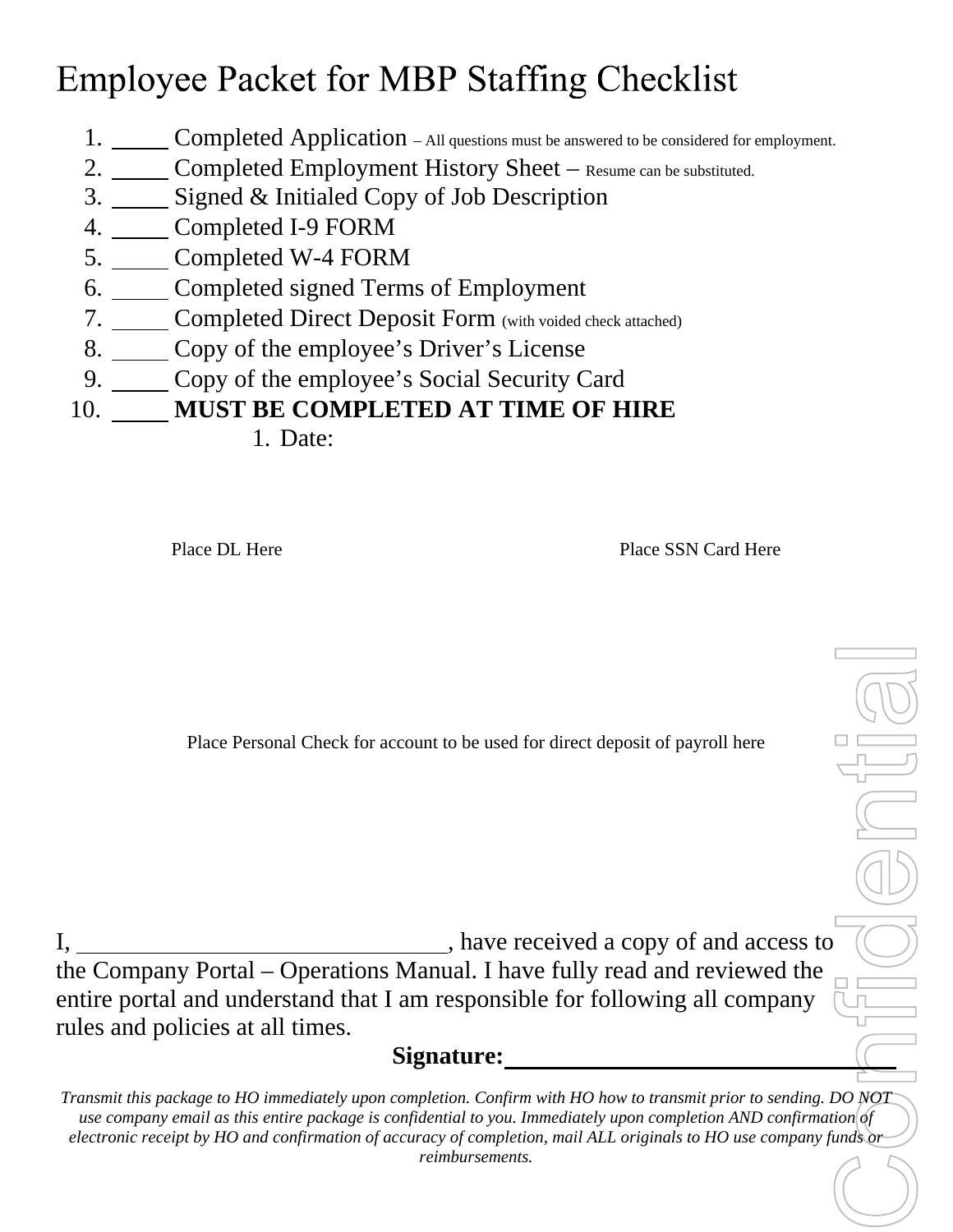#### APPLICATION FOR AT-WILL EMPLOYMENT

We consider applicants for all positions without regard to race, color, religion, creed, gender, national origin, age, marital or veteran status, disability, or any other legally protected status. (*PLEASE PRINT*)

|                             |                    | (PLEASE PRINT)       |
|-----------------------------|--------------------|----------------------|
| Position Applied for:       |                    | Date of Application: |
| How Did You Learn About Us? |                    |                      |
| o Advertisement             | o Friend           | o Walk-In            |
| o Employment Agency         | o Relative o Other |                      |
|                             |                    |                      |

| Last Name           | First Name | Middle Name |                        |
|---------------------|------------|-------------|------------------------|
| Address City        | State      | Zip Code    |                        |
| Telephone Number(s) |            |             | Social Security Number |

On what date would you be available to work? \_\_\_\_\_\_\_\_\_\_\_\_\_\_.

| Are you available to work: |  |  |  | o Full Time o Part Time o Shift Work o Temporary o Weekends |  |
|----------------------------|--|--|--|-------------------------------------------------------------|--|
|----------------------------|--|--|--|-------------------------------------------------------------|--|

Yes No

|  |  |  | If you are under 18 years of age, can you provide required proof of your eligibility to work? |
|--|--|--|-----------------------------------------------------------------------------------------------|
|  |  |  |                                                                                               |

|  |  | Have you ever filed an application with us before? If Yes, give date _ |  |  |  |  |
|--|--|------------------------------------------------------------------------|--|--|--|--|
|--|--|------------------------------------------------------------------------|--|--|--|--|

|              | $\Omega$ | Have you ever been employed with us before? If Yes, give date |  |
|--------------|----------|---------------------------------------------------------------|--|
| $\mathbf{O}$ |          | o Are you currently employed?                                 |  |
|              | $\Omega$ | May we contact your present employer?                         |  |

- Are you currently on "layoff" status and subject to recall?
- Can you travel if a job requires it?
- Can you relocate if a job requires it?
- Are you able to meet the attendance requirements of this position?

\_\_\_\_\_\_\_\_\_\_\_\_\_\_\_\_\_\_\_\_\_\_\_\_\_\_\_\_\_\_\_\_\_\_\_\_\_\_\_\_\_\_\_\_\_\_\_\_\_\_\_\_\_\_\_\_\_\_\_\_\_\_\_\_\_\_\_\_\_\_\_\_\_\_\_\_\_\_\_\_

- Will you work overtime if required?
- Have you ever been terminated from a job?
- Have you ever been laid off from a job?
- Have you ever been bonded?
- Confidential Are you prevented from lawfully becoming employed in this country because of Visa or Immigration Status? *(Proof of citizenship or immigration status will be required upon employment.)*
- o been convicted of a crime within the last 7 years? **(Conviction will not necessarily disqualify an applicant from employment.)**

If Yes, please explain\_\_\_\_\_\_\_\_\_\_\_\_\_\_\_\_\_\_\_\_\_\_\_\_\_\_\_\_\_\_\_\_\_\_\_\_\_\_\_\_\_\_\_\_\_\_\_\_\_\_\_\_\_\_\_\_\_\_\_\_\_\_\_

**This application will remain active for 180 days.**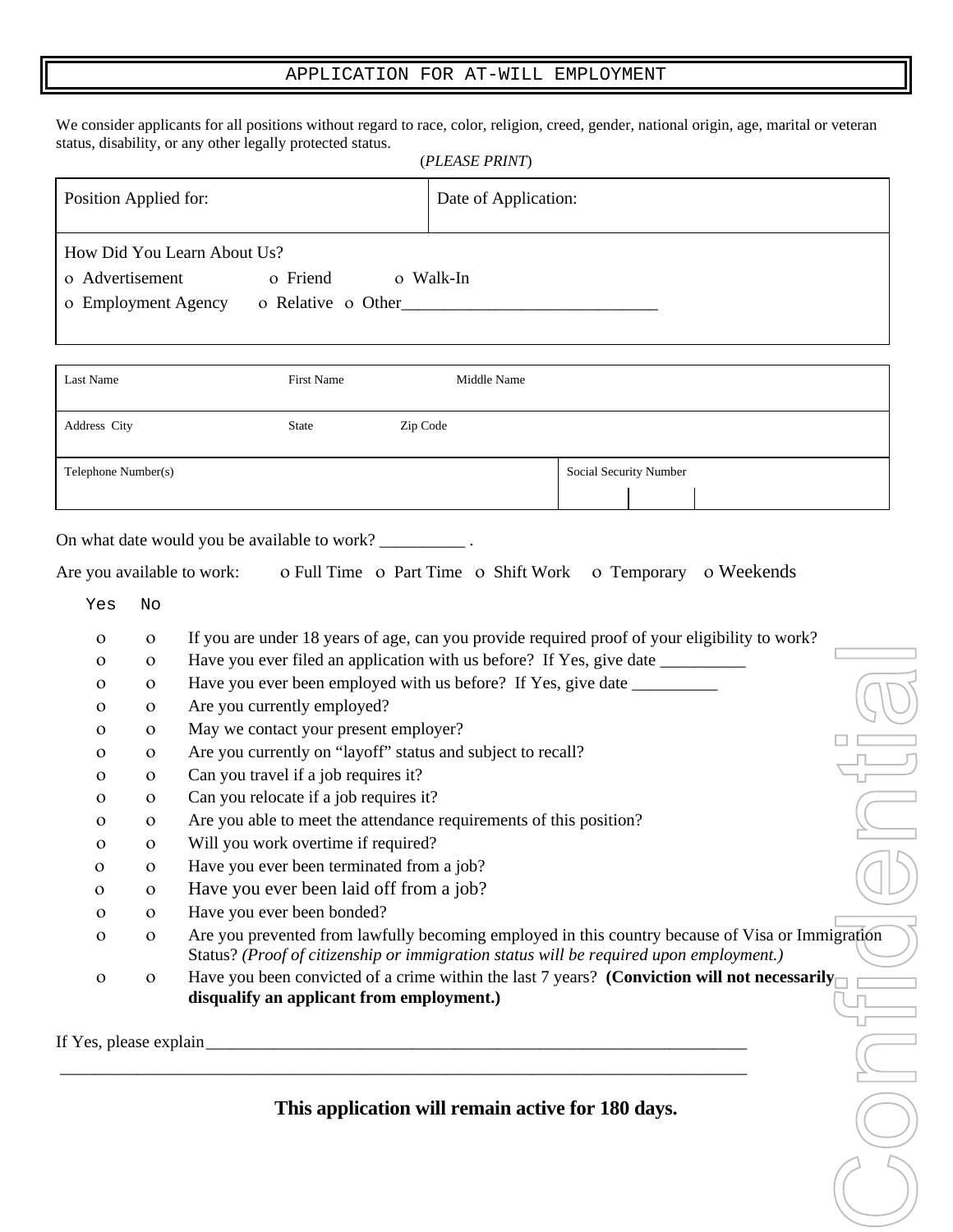# **Education**

|                                        | <b>Name and Address</b><br>of School | <b>Course of Study</b> | <b>Years</b><br><b>Completed</b> | <b>Diploma</b><br><b>Degree</b> |
|----------------------------------------|--------------------------------------|------------------------|----------------------------------|---------------------------------|
| <b>Elementary</b><br><b>School</b>     |                                      |                        |                                  |                                 |
| High<br><b>School</b>                  |                                      |                        |                                  |                                 |
| <b>Undergraduate</b><br><b>College</b> |                                      |                        |                                  |                                 |
| <b>Graduate</b><br><b>Professional</b> |                                      |                        |                                  |                                 |
| <b>Other</b><br>(Specify)              |                                      |                        |                                  |                                 |

|              | Indicate any foreign languages you speak, read, and/or write                               |             |             |  |
|--------------|--------------------------------------------------------------------------------------------|-------------|-------------|--|
|              | <b>FLUENT</b>                                                                              | <b>GOOD</b> | <b>FAIR</b> |  |
| <b>SPEAK</b> |                                                                                            |             |             |  |
| <b>READ</b>  |                                                                                            |             |             |  |
| <b>WRITE</b> |                                                                                            |             |             |  |
|              |                                                                                            |             |             |  |
|              | Describe any specialized training, apprenticeship, skills and extra-curricular activities. |             |             |  |
|              |                                                                                            |             |             |  |
|              |                                                                                            |             |             |  |
|              |                                                                                            |             |             |  |
|              |                                                                                            |             |             |  |
|              | Describe any job-related training received in the United States military.                  |             |             |  |
|              |                                                                                            |             |             |  |
|              |                                                                                            |             |             |  |
|              |                                                                                            |             |             |  |
|              |                                                                                            |             |             |  |
|              |                                                                                            |             |             |  |
|              |                                                                                            |             |             |  |
|              |                                                                                            |             |             |  |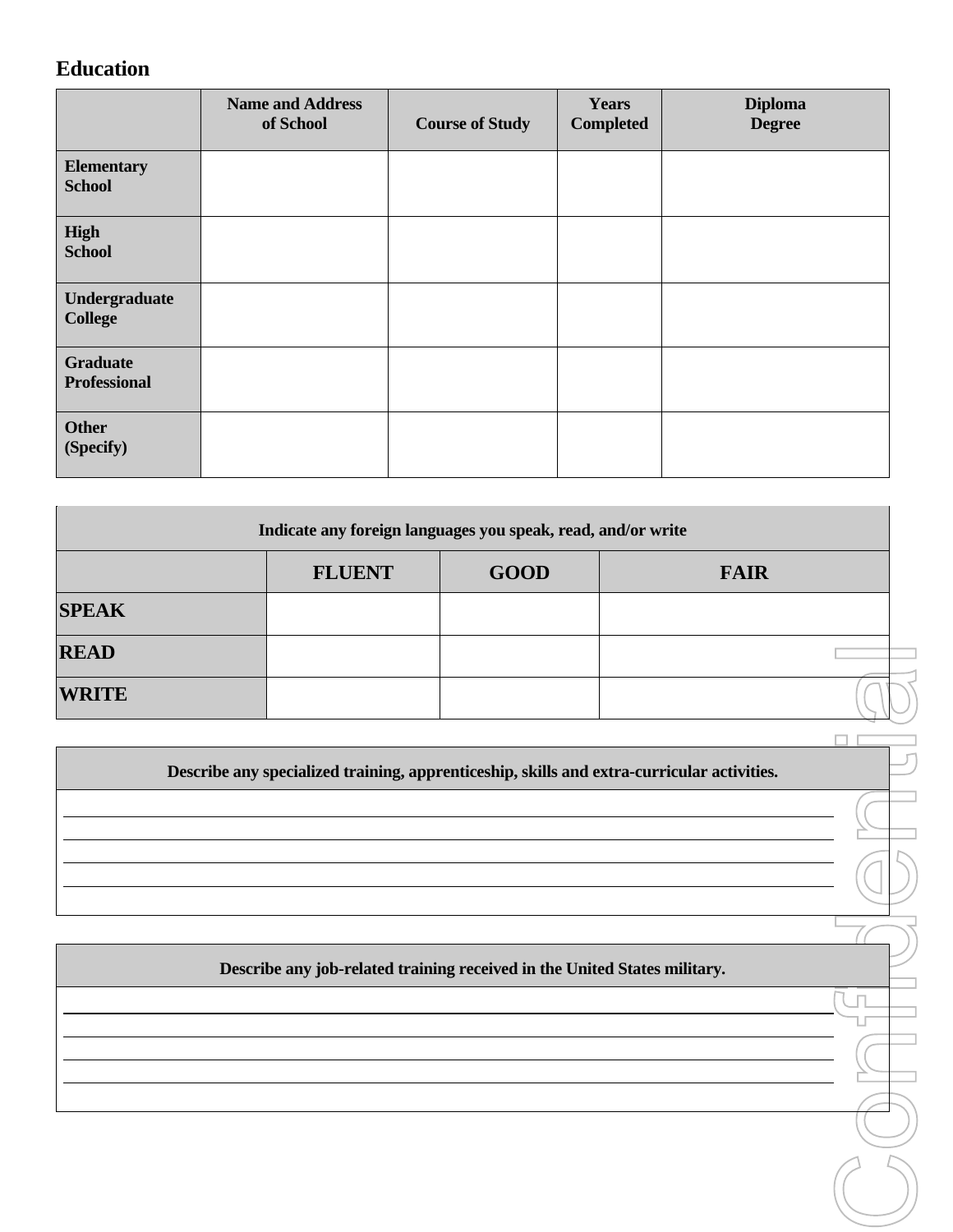# **Employment Experience**

Start with your present or last job. Include any job-related military service assignments and volunteer activities. You may exclude organizations that indicate race, color, religion, gender, national origin, disabilities, or other protected status.

|    | Employer            |                 | <b>Dates Employed</b>     | <b>Work Performed</b> |  |
|----|---------------------|-----------------|---------------------------|-----------------------|--|
|    |                     | From            | <b>To</b>                 |                       |  |
|    | Address             |                 |                           |                       |  |
|    | Telephone Number(s) |                 | <b>Hourly Rate/Salary</b> |                       |  |
|    | Job Title           | <b>Starting</b> | Final                     |                       |  |
|    |                     |                 |                           |                       |  |
| 2. | Reason for Leaving  |                 |                           |                       |  |
|    | Employer            |                 | <b>Dates Employed</b>     | <b>Work Performed</b> |  |
|    |                     | From            | T <sub>o</sub>            |                       |  |
|    | Address             |                 |                           |                       |  |
|    | Telephone Number(s) |                 | <b>Hourly Rate/Salary</b> |                       |  |
|    |                     | <b>Starting</b> | <b>Final</b>              |                       |  |
|    | Job Title           |                 |                           |                       |  |
|    | Reason for Leaving  |                 |                           |                       |  |
| 3. | Employer            |                 | <b>Dates Employed</b>     | <b>Work Performed</b> |  |
|    |                     | <b>From</b>     | T <sub>o</sub>            |                       |  |
|    | Address             |                 |                           |                       |  |
|    | Telephone Number(s) |                 | <b>Hourly Rate/Salary</b> |                       |  |
|    |                     | <b>Starting</b> | <b>Final</b>              |                       |  |
|    | Job Title           |                 |                           |                       |  |
|    | Reason for Leaving  |                 |                           |                       |  |
|    | Employer            |                 | <b>Dates Employed</b>     | <b>Work Performed</b> |  |
|    |                     | From            | T <sub>o</sub>            |                       |  |
|    | Address             |                 |                           |                       |  |
|    | Telephone Number(s) |                 | <b>Hourly Rate/Salary</b> |                       |  |
|    |                     | <b>Starting</b> | <b>Final</b>              |                       |  |
|    |                     |                 |                           |                       |  |
|    | Job Title           |                 |                           |                       |  |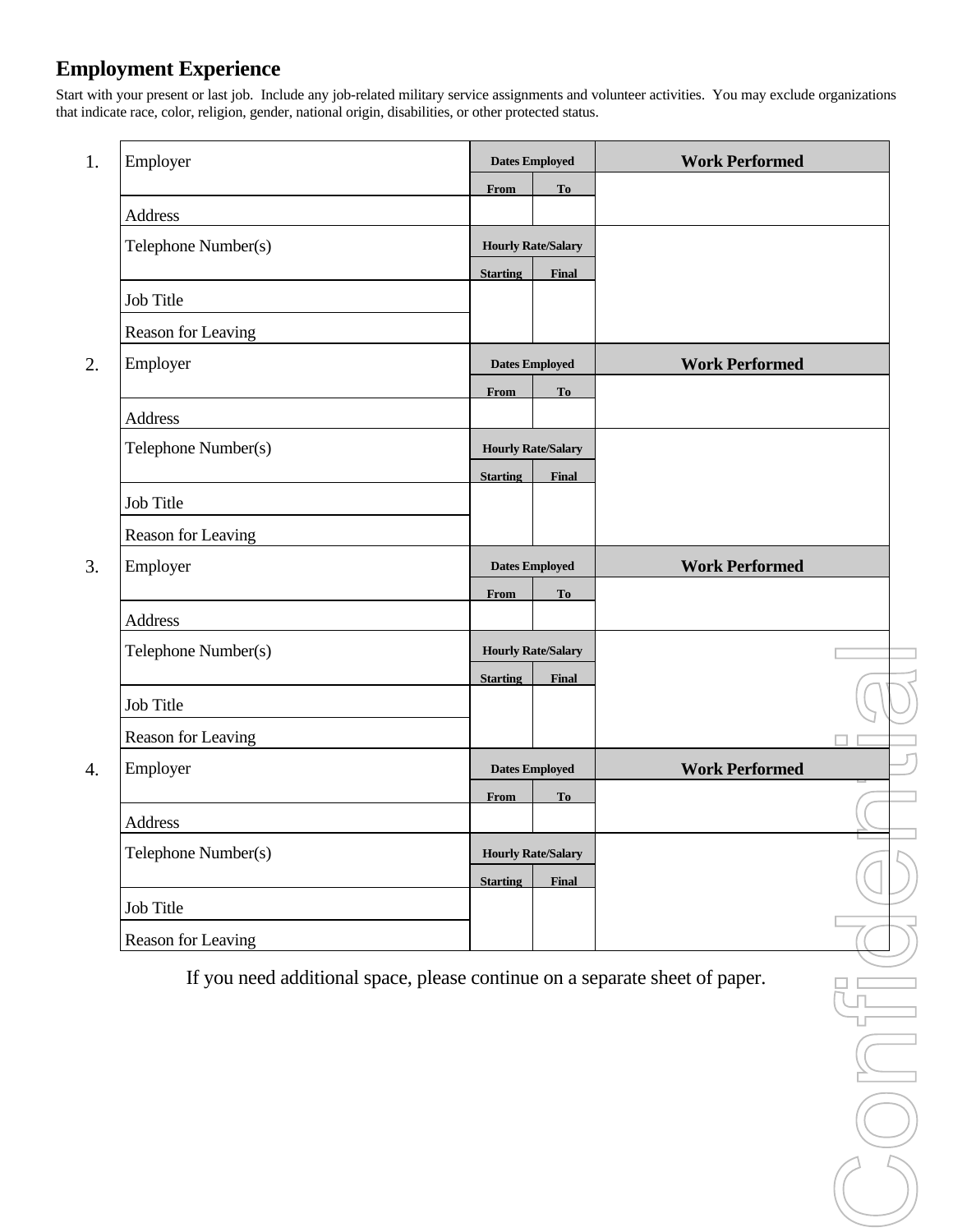| List professional, trade, business, or civic activities and offices held.<br>You may exclude memberships that would reveal gender, race, religion, national origin, age, ancestry, disability, or other protected status: |
|---------------------------------------------------------------------------------------------------------------------------------------------------------------------------------------------------------------------------|
|                                                                                                                                                                                                                           |
|                                                                                                                                                                                                                           |
| <b>Additional Information</b>                                                                                                                                                                                             |
| <b>Other Qualifications</b>                                                                                                                                                                                               |

Summarize special job-related skills and qualifications acquired from employment or other experience.

# **Specialized Skills**: Check Skills/Equipment Operated

|        | Production/Mobile  |        |                 |                                                                                                 |               |  |
|--------|--------------------|--------|-----------------|-------------------------------------------------------------------------------------------------|---------------|--|
| $\Box$ | <b>Smart Phone</b> | $\Box$ | MS Office Suite | Machinery (list):                                                                               | Other (list): |  |
| $\Box$ | ${\rm P}{\bf C}$   | $\Box$ | Fax             |                                                                                                 |               |  |
| □      | Calculator         | $\Box$ | PBX System      |                                                                                                 |               |  |
| ◻      | Typewriter         | $\Box$ | Landline Phone  |                                                                                                 |               |  |
|        |                    |        |                 |                                                                                                 |               |  |
|        |                    |        |                 |                                                                                                 |               |  |
|        |                    |        |                 | State any additional information you feel may be helpful to us in considering your application. |               |  |
|        |                    |        |                 |                                                                                                 |               |  |
|        |                    |        |                 |                                                                                                 |               |  |
|        |                    |        |                 |                                                                                                 |               |  |
|        |                    |        |                 |                                                                                                 |               |  |
|        |                    |        |                 |                                                                                                 |               |  |
|        |                    |        |                 |                                                                                                 |               |  |
|        |                    |        |                 |                                                                                                 |               |  |
|        |                    |        |                 |                                                                                                 |               |  |
|        |                    |        |                 |                                                                                                 |               |  |
|        |                    |        |                 |                                                                                                 |               |  |
|        |                    |        |                 |                                                                                                 |               |  |
|        |                    |        |                 |                                                                                                 |               |  |
|        |                    |        |                 |                                                                                                 |               |  |
|        |                    |        |                 |                                                                                                 |               |  |
|        |                    |        |                 |                                                                                                 |               |  |
|        |                    |        |                 |                                                                                                 |               |  |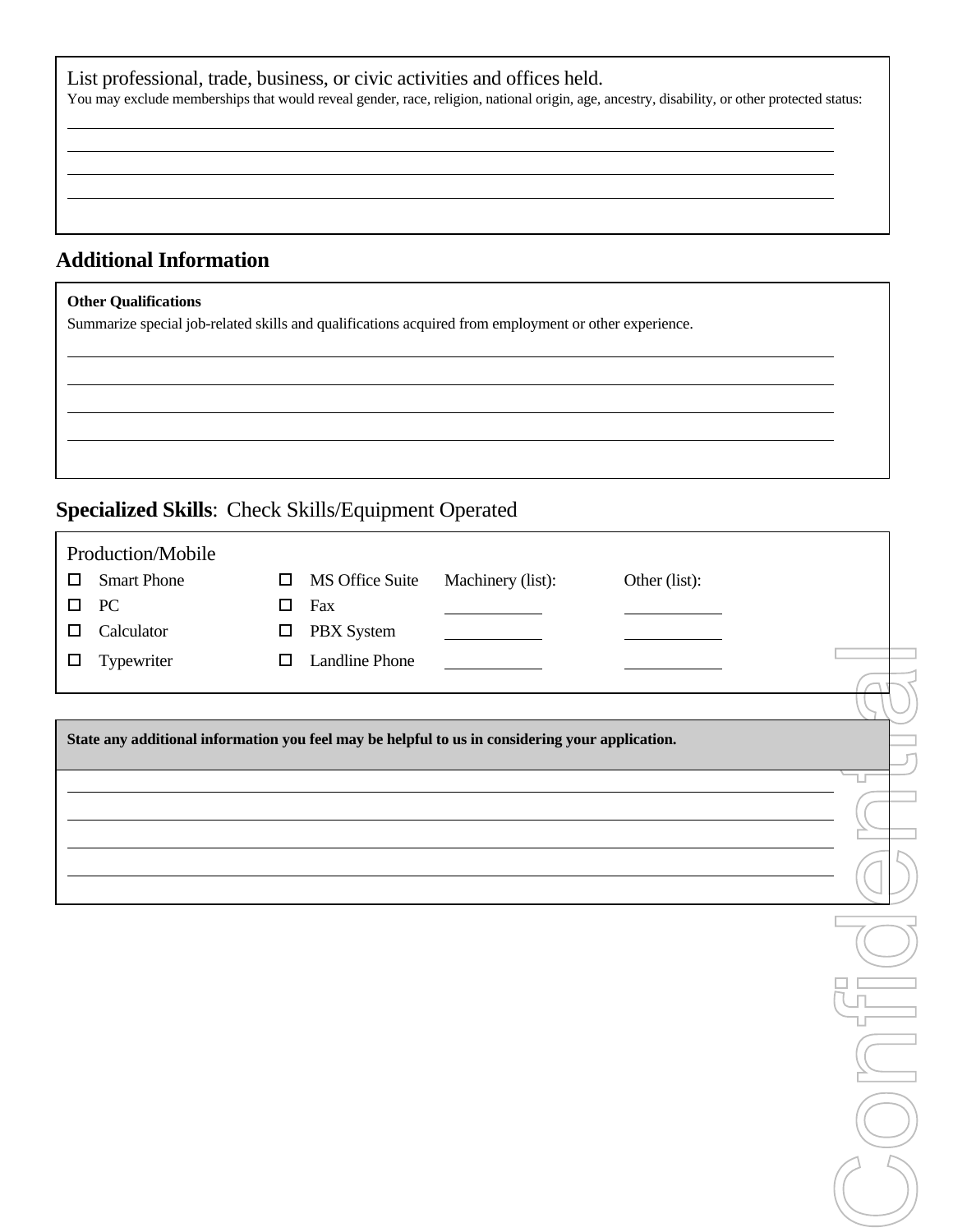# **References**

|    |      | <u> 1989 - Johann John Stone, mars eta bainar eta baina eta baina eta baina eta baina eta baina eta baina eta ba</u> |  |
|----|------|----------------------------------------------------------------------------------------------------------------------|--|
|    | Name | Phone#                                                                                                               |  |
|    |      |                                                                                                                      |  |
| 2. |      | <u> 1989 - Johann John Stein, meil am der Schwarzer (d. 1989)</u>                                                    |  |
|    | Name | Phone #                                                                                                              |  |
|    |      |                                                                                                                      |  |
| 3. |      | <u> 1989 - Jan Barnett, f</u>                                                                                        |  |
|    | Name | Phone #                                                                                                              |  |
|    |      |                                                                                                                      |  |
|    |      |                                                                                                                      |  |
|    |      | *WE ARE AN AT-WILL, EQUAL OPPORTUNITY EMPLOYER*                                                                      |  |

| FOR PERSONNEL DEPARTMENT USE ONLY                                                                                                                                                                                             |  |  |  |  |
|-------------------------------------------------------------------------------------------------------------------------------------------------------------------------------------------------------------------------------|--|--|--|--|
| Position(s) Applied For Is Open: 0 Yes 0 No                                                                                                                                                                                   |  |  |  |  |
| Position(s) Considered For:                                                                                                                                                                                                   |  |  |  |  |
|                                                                                                                                                                                                                               |  |  |  |  |
| the control of the control of the control of the control of the control of the control of the control of the control of the control of the control of the control of the control of the control of the control of the control |  |  |  |  |
|                                                                                                                                                                                                                               |  |  |  |  |
|                                                                                                                                                                                                                               |  |  |  |  |
|                                                                                                                                                                                                                               |  |  |  |  |
|                                                                                                                                                                                                                               |  |  |  |  |
|                                                                                                                                                                                                                               |  |  |  |  |
|                                                                                                                                                                                                                               |  |  |  |  |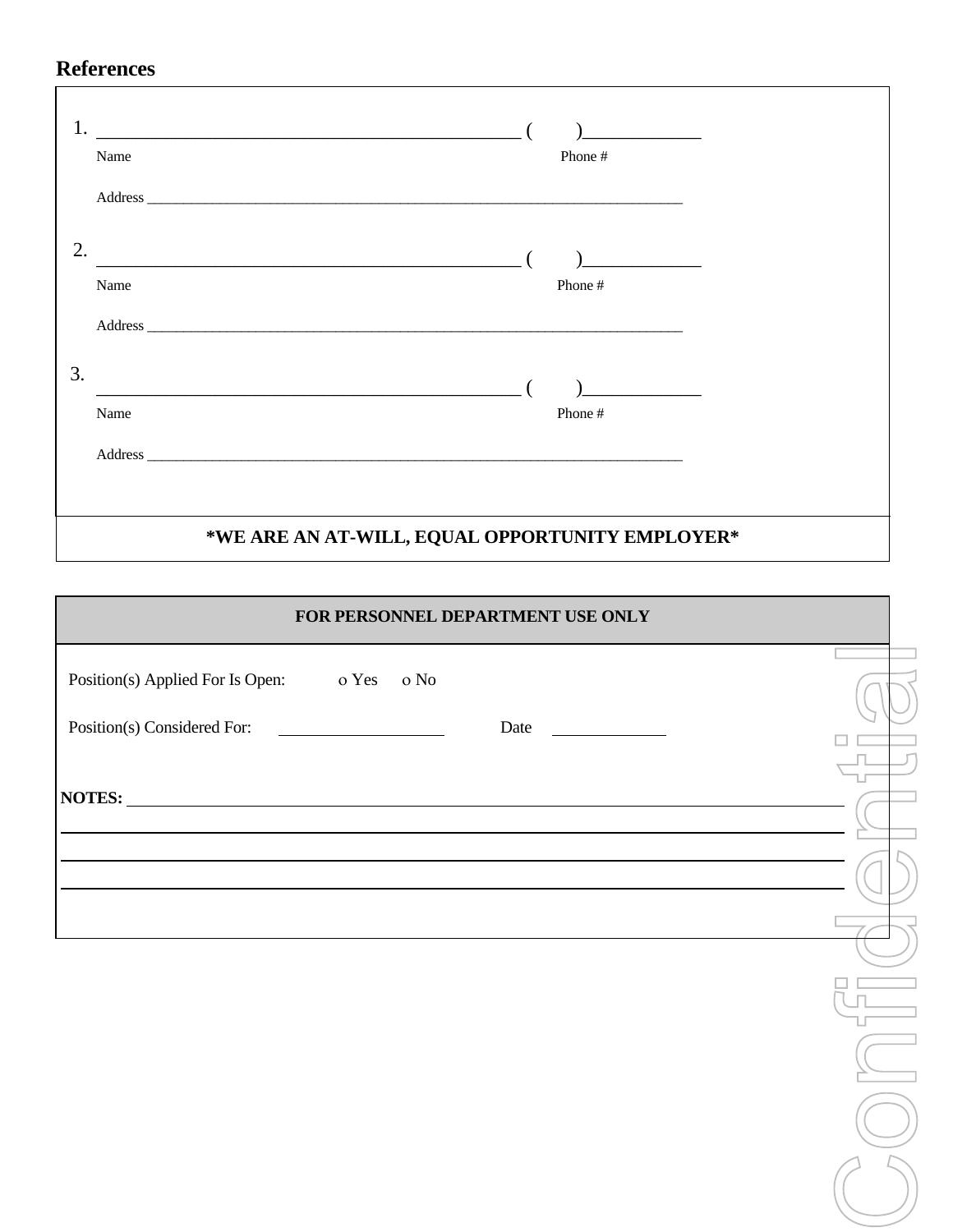# **Applicant's Statement**

I certify that answers given herein are true and complete to the best of my knowledge.

I authorize investigation of all statements contained in this application for employment as may be necessary in arriving at an employment decision; up to and including Law Enforcement Background and Credit Checks. Furthermore, I specifically give my consent to have these checks preformed. I hereby release from liability the employer and its representatives for seeking, gathering and using such information and all other persons, corporations or organizations for furnishing such information.

This application for employment shall be considered active for a period of time not to exceed 180 days.

Any applicant wishing to be considered for employment beyond this time period should inquire as to whether or not applications are being accepted at that time.

**I HEREBY UNDERSTAND AND ACKNOWLEDGE THAT, IF HIRED, MY EMPLOYMENT RELATIONSHIP WITH THIS ORGANIZATION WOULD BE OF AN "AT WILL" NATURE, WHICH MEANS THAT THE EMPLOYEE MAY RESIGN AT ANY TIME AND THE EMPLOYER MAY DISCHARGE EMPLOYEE AT ANY TIME AND FOR ANY OR NO REASON. IT IS FURTHER UNDERSTOOD THAT THIS "AT WILL" EMPLOYMENT RELATIONSHIP MAY NOT BE CHANGED BY ANY WRITTEN DOCUMENT OR BY CONDUCT UNLESS SUCH CHANGE IS SPECIFICALLY ACKNOWLEDGED IN WRITING BY AN AUTHORIZED EXECUTIVE OF THIS ORGANIZATION.**

In the event of employment, I understand that false or misleading information given in my application or interview(s) may result in discharge. I understand, also, that I am required to abide by all rules and regulations of the employer.

*I agree to, if hired, follow company policy at all times with regard to customer service and internal controls. I agree to maintain the security all of customer data, company data, company information and information as regards company policy and procedures and to keep this information secret from all not employed with the company without exception. These policies and procedures are considered Trade Secrets and are Confidential. I furthermore agree to report all unusual customer issues, concerns and interactions and unusual staff to staff interactions IMMEDIATELY to the Home Office. I shall not keep this information from the Home Office nor wait until I believe an issue has arisen. In many instances, time is of the essence and we work to keep potential issues from becoming actual concerns, please assist us with this effort on a consistent and daily basis.*

*I understand and agree that, if hired, at NO time shall I consider myself to be employed by any entity other than MBP Staffing, LLC. All of my actions, efforts and all directives are coming from and through MBP Staffing, LLC at all times.*

#### **FOR PERSONNEL DEPARTMENT USE ONLY**

| LLC. All of my actions, efforts and all directives are coming from and through MBP Staffing, LLC at all times. |              |                                                 |  |
|----------------------------------------------------------------------------------------------------------------|--------------|-------------------------------------------------|--|
| Signature of Applicant                                                                                         |              | Date                                            |  |
|                                                                                                                |              |                                                 |  |
|                                                                                                                |              | FOR PERSONNEL DEPARTMENT USE ONLY               |  |
| Arrange Interview o Yes o No                                                                                   |              |                                                 |  |
| <b>INTERVIEWER</b>                                                                                             |              | <b>DATE</b>                                     |  |
| Employed o Yes                                                                                                 | $\alpha$ No  | Date of Employment                              |  |
|                                                                                                                | Hourly Rate/ |                                                 |  |
|                                                                                                                |              |                                                 |  |
|                                                                                                                |              | By                                              |  |
| NAME AND TITLE                                                                                                 |              | <b>DATE</b>                                     |  |
|                                                                                                                |              | *WE ARE AN AT-WILL, EQUAL OPPORTUNITY EMPLOYER* |  |
|                                                                                                                |              |                                                 |  |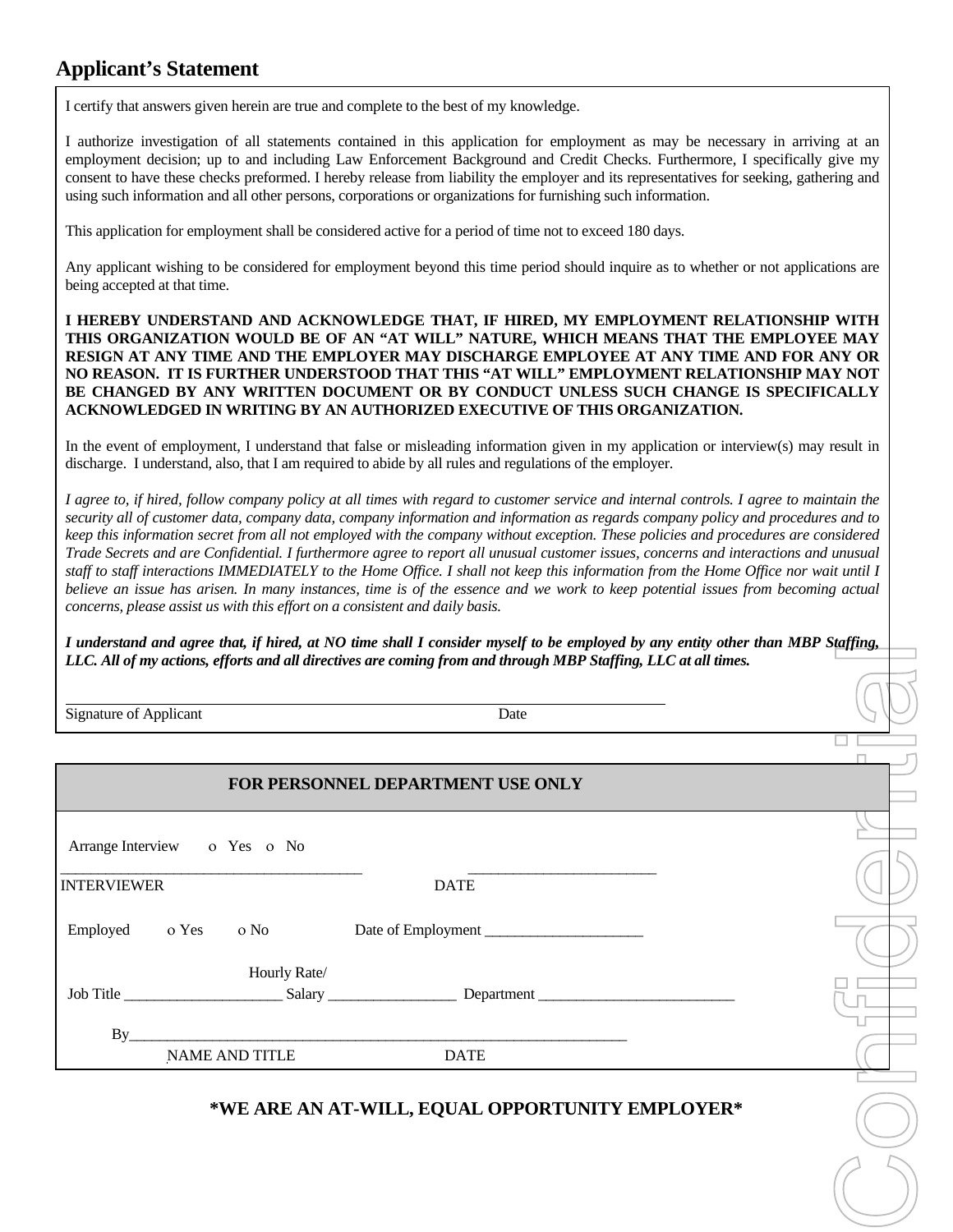## **SUMMARY:**

Primary responsibility is to ensure efficient operation of a self-storage facility and assist Facility Manager in all duties. This includes maximizing occupancy, controlling delinquencies, maintaining property appearance to MBP Staffing and Tigers Eye Self Storage standards, working in a safe manner and promoting safety on property at all times and adhering to all MBP Staffing and Tigers Eye Self Storage policies.

## **ESSENTIAL DUTIES AND RESPONSIBILITIES** includes the following:

The marginal functions of this position have not been included. This job description in no way implies that these are the only duties to be performed. An employee will be required to follow any other job-related instruction and to perform other job related duties requested by management.

- 1. Actively market and promote the facility on a continuous and regular basis
- 2. Provide outstanding customer service at all times.
- 3. Show and rent spaces, open and close overhead rollup doors.
- 4. Open and close the office each day in a timely manner.
- 5. Collect rent, payments, other fees, and make daily bank deposits.
- 6. Answer telephone inquiries and provide assistance to tenants.
- 7. Handle telephone and in person sales.
- 8. Perform lock checks at least once each day.
- 9. Clean spaces as vacated and hallways as needed.
- 10. Maintain a clean and organized office & facility at all times including regular filing.
- 11. Control delinquencies through phone contact and letters on a scheduled basis.
- 12. Send out monthly and annual billings as needed.
- 13. Maintain complete and accurate leases, reports and files.
- 14. Double check all paperwork for accuracy, especially rental packets.
- 15. Keep petty cash up to date and balanced.
- 16. Maintain manuals and operations logs.
- 17. Prepare daily, weekly, and monthly reports for management.
- 18. Perform minor maintenance as required on the property.
- 19. Sell locks and other merchandise as directed.
- 20. Properly execute insurance offering regarding self storage units.
- 21. Rent company trucks and maintain required paperwork.
- 22. Handling pesticides and rodenticide
- $\begin{tabular}{|c|c|} \hline \multicolumn{1}{|c|}{\quad \quad \quad & \quad \quad & \quad \quad & \quad \quad \\ \hline \multicolumn{1}{|c|}{\quad \quad \quad & \quad \quad & \quad \quad & \quad \quad \\ \hline \multicolumn{1}{|c|}{\quad \quad \quad & \quad \quad & \quad \quad \\ \hline \multicolumn{1}{|c|}{\quad \quad \quad & \quad \quad & \quad \quad \\ \hline \multicolumn{1}{|c|}{\quad \quad & \quad \quad & \quad \quad \\ \hline \multicolumn{1}{|c|}{\quad \quad & \quad \quad & \quad \quad \\ \hline \multicolumn{1}{|c|}{\quad$ 23. *Hours of Operation - ALL staff are expected to work MOST Saturdays. We are open 7 days a week and after hours emergency's are part of our business. We keep normal office hours Monday through Friday and partial day office hours on Saturday. INITIALS:*

## **EQUIPMENT USED:**

Office Phone, Calculator, computer, printer, fax machine, credit card terminal, self storage software, payroll/timesheet software, car, company truck, golf cart, mop, broom, paint brush, ladder, small tools and other machines and equipment as appropriate.

# **QUALIFICATION REQUIREMENTS:**

To perform this job successfully, an individual must be able to perform each essential duty satisfactorily. The